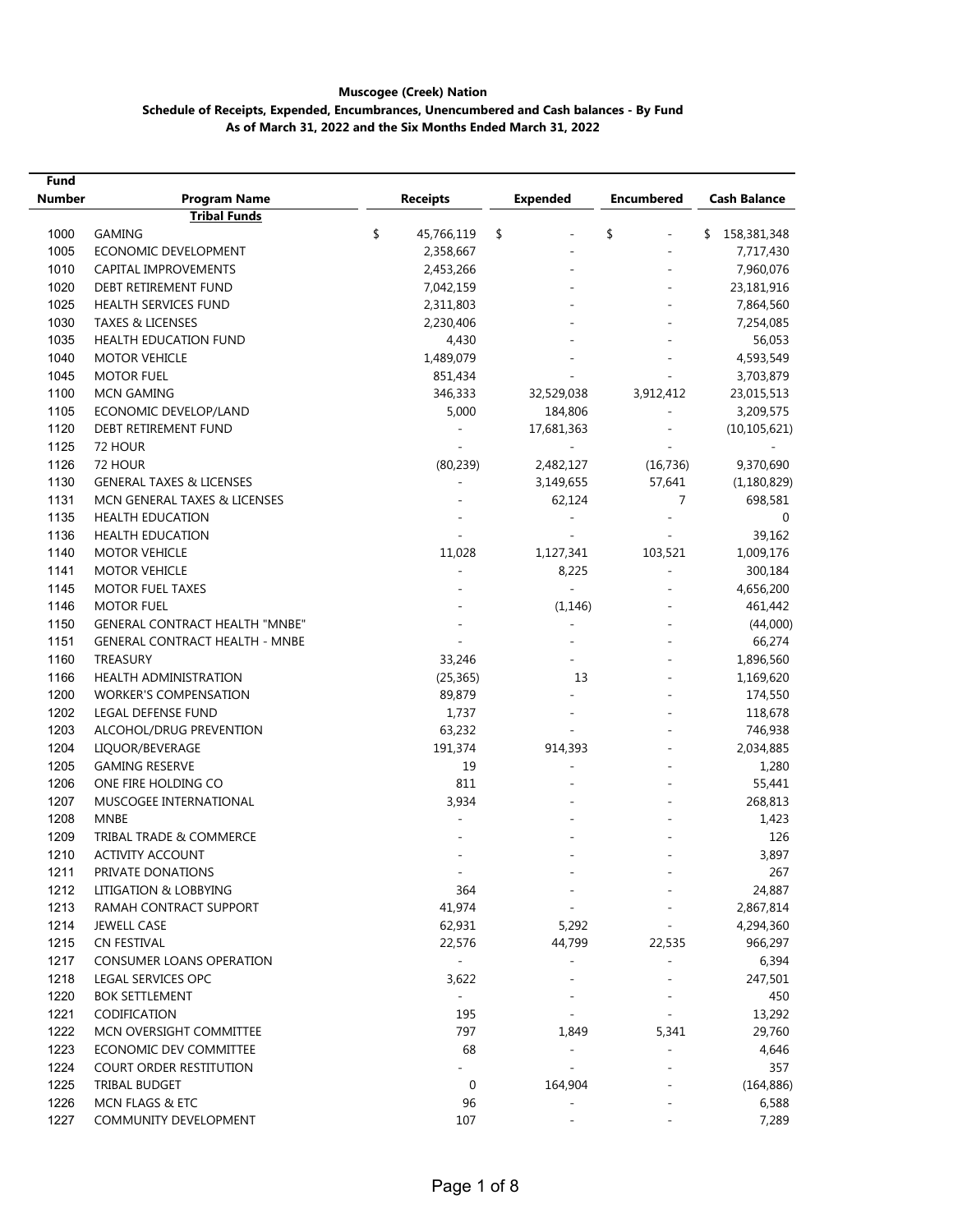| Fund          |                                          |                          |                          |                          |                     |
|---------------|------------------------------------------|--------------------------|--------------------------|--------------------------|---------------------|
| <b>Number</b> | <b>Program Name</b>                      | <b>Receipts</b>          | <b>Expended</b>          | <b>Encumbered</b>        | <b>Cash Balance</b> |
| 1228          | WOMENS DOMESTIC VIOLENCE                 | 63,125                   |                          |                          | 739,615             |
| 1300          | FLEET MANAGMENT                          | 178,221                  | 161,263                  | 122,518                  | 571,085             |
| 1301          | PAGEANT COMMITTEE                        | 2,863                    | 1,834                    |                          | 1,536               |
| 1303          | CONSERVATION DISTRICT REVOLVING          | 2,213                    | ÷.                       |                          | 151,174             |
| 1304          | ENVIRONMENTAL SERVICES                   | 9,883                    |                          |                          | 44,440              |
| 1305          | <b>BOB ARRINGTON TRUST</b>               | 3,726                    |                          |                          | 254,550             |
| 1306          | LESLIE BRUENING TRUST                    | 2,297                    | $\overline{\phantom{a}}$ |                          | 156,957             |
| 1307          | ANGEL TREE                               | 4,554                    | 5,296                    |                          | 20,579              |
| 1308          | UNCLAIMED FUNDS                          | 2,177                    |                          |                          | 148,738             |
| 1309          | UNRESTRICTED TRIBAL OIL & GAS LEASES     | 870                      |                          |                          | 59,469              |
| 1310          | <b>HEADSTART</b>                         | 581                      |                          |                          | 39,724              |
| 1311          | <b>TERO</b>                              | 5,450                    | 5,021                    | 2,836                    | 62,221              |
| 1312          | MVSKOKE MEDIA REVOLVING                  | 114,351                  | 70,878                   | 50,272                   | 530,526             |
| 1313          | PUBLIC RELATIONS                         | $\overline{\phantom{a}}$ | $\Box$                   | $\overline{\phantom{a}}$ | 7,985               |
| 1314          | <b>GAMING REVOLVING</b>                  | 691,096                  | 885,219                  | 114,818                  | 2,095,789           |
| 1315          | <b>CULTURAL PRESERVATION</b>             | 29,445                   | 190,832                  | (1,309)                  |                     |
| 1316          |                                          |                          |                          |                          | 1,875,987           |
|               | 4-H CLUB                                 | $\overline{\phantom{m}}$ | $\blacksquare$           | $\overline{\phantom{a}}$ | (569)               |
| 1317          | <b>NICWA</b>                             |                          | ٠                        | $\sim$                   | 44                  |
| 1318          | <b>LIGHTHORSE</b>                        | 2,216                    |                          | 1,383                    | 132,883             |
| 1319          | LIGHTHORSE EXPLORER                      |                          |                          | ÷.                       | 202                 |
| 1320          | LIGHTHORSE FORFEIT/SEIZURE               | 1,000                    |                          |                          | 16,822              |
| 1321          | <b>INSURANCE LOSS FUND</b>               | 574,842                  | 189,697                  |                          | 1,316,421           |
| 1324          | <b>MVSKOKE LANGUAGE</b>                  | 2,865                    | ×.                       | ÷.                       | 5,047               |
| 1325          | DISTRICT COURT                           | 85,541                   | 167                      | 4,647                    | 937,030             |
| 1326          | <b>SUPREME COURT</b>                     |                          | $\sim$                   |                          | 13,680              |
| 1327          | <b>REDSTICK GALLERY</b>                  | 50,231                   | 16,732                   |                          | 117,770             |
| 1328          | POST GRADUATE EDUCATION                  | 1,356                    | 15,291                   |                          | 80,255              |
| 1330          | REINTEGRATION                            |                          | 930                      |                          | 16,822              |
| 1331          | YOUTH SERVICES                           | 3,937                    | 3,892                    |                          | 1,589               |
| 1332          | ATHLETIC COMMISSION                      |                          |                          |                          | 21,358              |
| 1333          | ELDERLY NUTRITION PROGRAM INCOME         | 176                      |                          |                          | 11,997              |
| 1334          | <b>ELECTION BOARD</b>                    | 2,531                    |                          |                          | 26,393              |
| 1335          | <b>CITIZENSHIP BOARD</b>                 | 15,729                   | 16,203                   | 5,948                    | 317,126             |
| 1336          | SECRETARY OF NATION                      | 1,085                    | ä,                       |                          | 28,837              |
| 1337          | CODE BOOKS not grant program income      |                          |                          |                          | 14,425              |
| 1338          | KING COAL DEPOT not grant program income | $\overline{2}$           |                          |                          | 152                 |
| 1341          | SBIRT PROGRAM INCOME                     |                          | 9,099                    |                          | 7,697               |
| 1342          | BH PI                                    |                          | 47,549                   |                          | 9,912               |
| 1345          | hiv pi                                   | $\sim$                   |                          | $\sim$                   |                     |
| 1346          | DEPARTMENT OF EDUCATION PROGRAM INCOM    | 34,183                   | 7,500                    | 1,500                    | 36,683              |
| 1347          | <b>NCTSI</b>                             | $\sim$                   | 12,593                   | $\sim 10^{-1}$           | (32, 189)           |
| 1348          | FOUNTAINHEAD PROGRAM INCOME              | 108,851                  | 57,067                   | 54,166                   | 70,905              |
| 1900          | PERMANENT FUND                           | 20,740                   | 1,119,334                | (105, 621)               | 638,033             |
| 1905          | PERMANENT FUND                           | $\overline{\phantom{a}}$ | $\overline{\phantom{a}}$ | $\overline{\phantom{a}}$ |                     |
| 1910          | MERRILL LYNCH                            |                          |                          |                          |                     |
| 1915          | <b>BOKF CAVANAL HILL</b>                 | 2,226,649                | 379,685                  |                          | 455,692,912         |
| 1920          | <b>WELLS FARGO</b>                       | $\overline{\phantom{a}}$ | $\overline{\phantom{a}}$ |                          | $\sim$              |
| 1970          | MCN EMPLOYEE BENEFITS                    | 30,803                   | 1,570                    |                          | 397,932             |
| 1990          | MCN TAXES & FRINGE                       |                          | $\overline{\phantom{a}}$ |                          | 152,955             |
| 1995          |                                          |                          |                          |                          |                     |
|               | Control Fund                             |                          |                          |                          | 1,434,784           |
|               | <b>Federal Funds</b>                     |                          |                          |                          |                     |
| 2003          | FOOD DISTRIBUTION 20                     |                          |                          |                          | $\sim$              |
| 2004          | FOOD DISTRIBUTION 21                     | 48,002                   | 13,035                   |                          | 34,967              |
| 2005          | FOOD DISTRIBUTION 22                     | 552,490                  | 555,550                  |                          | (3,060)             |
| 2010          | FOOD DISTRIBUTION CARES                  | 12,000                   | 12,000                   | 4,500                    |                     |
| 2011          | NATIVE CAREGIVERS                        | 7,311                    | 7,945                    | 4,419                    | (634)               |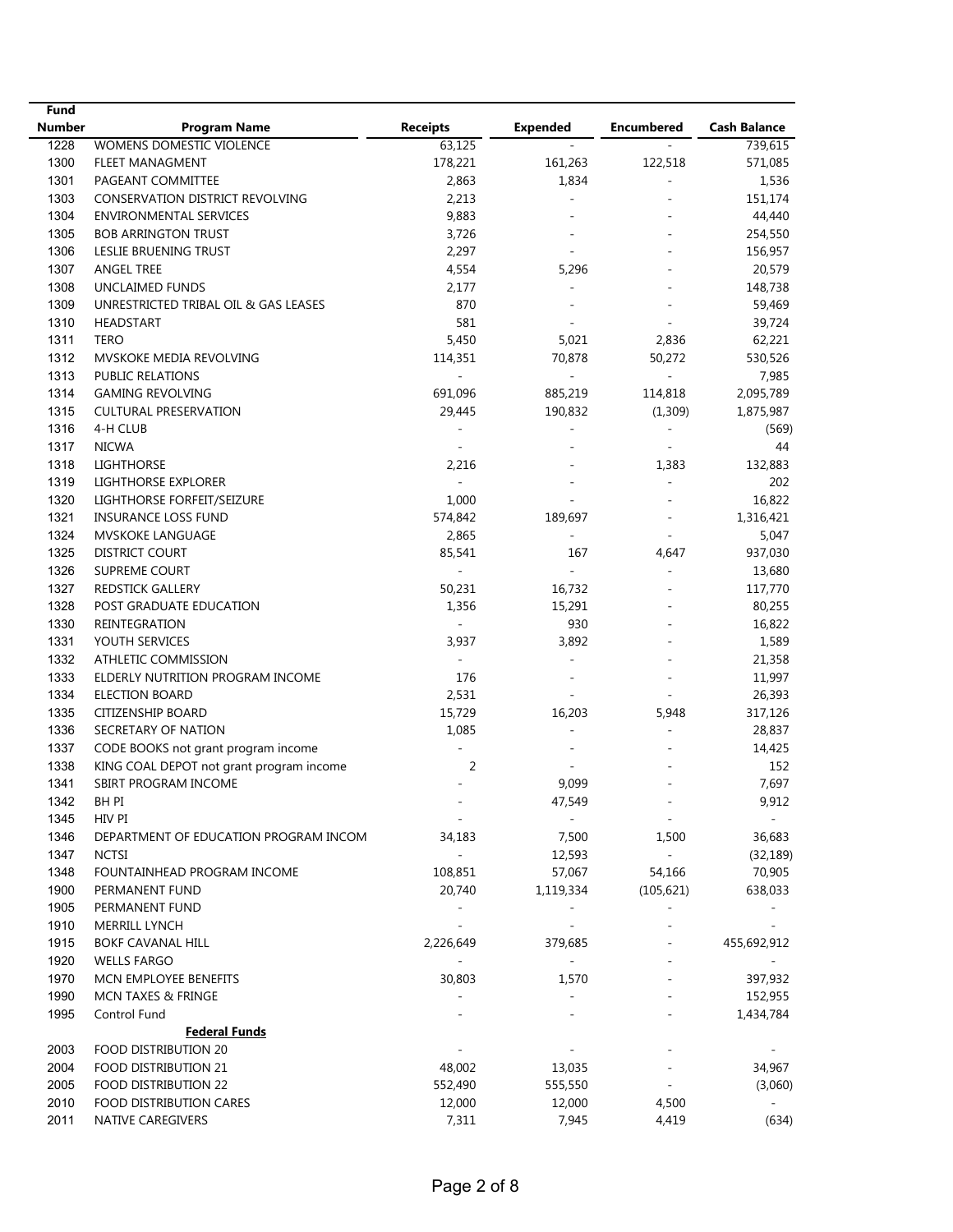| Fund   |                                        |                             |                          |                          |                          |
|--------|----------------------------------------|-----------------------------|--------------------------|--------------------------|--------------------------|
| Number | <b>Program Name</b>                    | <b>Receipts</b>             | <b>Expended</b>          | <b>Encumbered</b>        | <b>Cash Balance</b>      |
| 2020   | <b>NRCS</b>                            |                             |                          |                          | 6,108                    |
| 2022   | <b>NRCS 20</b>                         |                             | 16,318                   |                          | (53, 122)                |
| 2025   | NACD <sub>20</sub>                     |                             | (1,007)                  |                          | 1,007                    |
| 2026   | NACD <sub>20</sub>                     | 37,500                      | 17,305                   |                          | 15,006                   |
| 2040   | RBDG-BUTTERFLY                         |                             | $\overline{\phantom{a}}$ |                          |                          |
| 2064   | BREAST PEER COUNSELOR 19               | 689                         | 830                      |                          | (141)                    |
| 2084   | WOMEN INFANTS & CHILDREN 19            |                             | $\blacksquare$           | (92)                     |                          |
| 2085   | <b>WOMEN INFANTS &amp; CHILDREN 20</b> |                             | $\overline{\phantom{a}}$ |                          |                          |
| 2086   | WOMEN INFANTS & CHILDREN 21            |                             | 5,465                    |                          | (24, 749)                |
| 2087   | <b>WOMEN INFANTS &amp; CHILDREN 22</b> | 730,917                     | 747,819                  | 26,580                   | (16,902)                 |
| 2101   | <b>CWA 106</b>                         |                             |                          |                          |                          |
| 2112   | <b>FARM TO SC</b>                      |                             | $\overline{\phantom{a}}$ | ÷.                       | $\sim$                   |
| 2120   | <b>NYCP</b>                            | 104,712                     | 105,756                  | 74,059                   | (1,044)                  |
| 2130   | <b>ACE</b>                             | 251,369                     | 233,781                  |                          |                          |
|        |                                        |                             |                          | 71,908                   | 17,588                   |
| 2140   | STEP PROGRAM                           | $\sim$                      | $\blacksquare$           | $\overline{\phantom{a}}$ | $\sim$                   |
| 2160   | TEDNA                                  | 24,336                      | 41,566                   |                          | (40, 281)                |
| 2180   | <b>VOCATIONAL REHABILITATION</b>       | $\overline{\phantom{a}}$    | $\blacksquare$           |                          | $\overline{\phantom{a}}$ |
| 2181   | <b>VOCATIONAL REHABILITATION 19</b>    |                             | $\overline{\phantom{a}}$ |                          |                          |
| 2182   | <b>VOCATIONAL REHABILITATION 20</b>    | 1,781                       | 1,781                    |                          |                          |
| 2183   | <b>VOCATIONAL REHABILITATION 22</b>    | 180,897                     | 184,450                  | 1,350                    | (3, 554)                 |
| 2220   | <b>COLLABORATIVE OPEN DUMP</b>         | $\bar{a}$                   | $\frac{1}{2}$            | $\sim$                   | $\sim$                   |
| 2241   | <b>EXCHANGE NETWORK</b>                | 1,177                       | 1,177                    | 62,460                   |                          |
| 2261   | GAP                                    | $\overline{\phantom{a}}$    | $\overline{\phantom{a}}$ | $\sim$                   | $\overline{\phantom{a}}$ |
| 2262   | <b>GAP 19</b>                          | 83,894                      | 84,930                   | 23,387                   | (1,035)                  |
| 2280   | 128A TRIBAL RESPONSE                   | 18,456                      | 28,551                   | 1,693                    | (6, 494)                 |
| 2281   | 128A TRIBAL RESPONSE 19                |                             | ÷,                       |                          |                          |
| 2300   | MICROENTERPRISE LOANS                  |                             | $\overline{\phantom{a}}$ |                          |                          |
| 2320   | VASH                                   | $\overline{\phantom{a}}$    | 568                      |                          | (108)                    |
| 2321   | VASH 18                                |                             | 4,095                    |                          | (624)                    |
| 2322   |                                        | 3,471<br>$\bar{a}$          |                          |                          |                          |
|        | VASH 20                                |                             | 97,329                   |                          | (97, 884)                |
| 2323   | VASH 22                                | 3,620                       | 9,701                    |                          | (6,081)                  |
| 2330   | R0SS SC                                | 24,713                      | 24,713                   | 2,348                    |                          |
| 2335   | <b>ICDBG Eufaula Apartments</b>        | $\mathcal{L}_{\mathcal{A}}$ | $\overline{\phantom{a}}$ | $\mathcal{L}^{\pm}$      |                          |
| 2336   | IHBG COVID19                           | 31,912                      | 33,962                   | 64,787                   | (2,050)                  |
| 2337   | <b>ICDBG COLG</b>                      |                             | 157,192                  | 114,015                  | (165, 914)               |
| 2340   | NAHASDA 11                             |                             |                          |                          | (83, 160)                |
| 2341   | NAHASDA 16                             |                             |                          |                          | 13,052                   |
| 2342   | NAHASDA 17                             |                             |                          | (6, 825)                 |                          |
| 2343   | NAHASDA 18                             | 36,733                      | (170)                    | (441, 684)               | 36,903                   |
| 2344   | NAHASDA 19                             | 16,178                      | 16                       | 4,713                    | 20,254                   |
| 2345   | NAHASDA 20                             | 79,902                      | 28,325                   | 650                      | 52,227                   |
| 2346   | NAHASDA 21                             | 1,265                       | 8,647                    | $\sim$                   | (13, 732)                |
| 2347   | NAHASDA 22                             | 5,584,800                   | 10,324,877               | 7,288,185                | (4,669,169)              |
| 2400   | SELF GOVERNANCE                        | 5,188,480                   | 3,277,586                | 426,347                  | 21,998,863               |
| 2420   | PL477                                  | 15,481                      | $\overline{\phantom{a}}$ | $\omega_{\rm c}$         | 1,057,727                |
| 2421   | <b>PL477</b>                           | 3,659                       |                          |                          | 193,877                  |
|        |                                        |                             | 66,167<br>244,539        | 13,728                   |                          |
| 2422   | PL477 20                               | 3,859                       |                          | 7,780                    | 71,988                   |
| 2440   | EUFAULA DORM 12                        |                             | $\overline{\phantom{a}}$ | ÷,                       | 302                      |
| 2441   | EUFAULA DORM 13                        |                             | $\overline{\phantom{a}}$ |                          | 523,419                  |
| 2442   | EUFAULA DORM 14                        |                             | 192,785                  |                          | 60,968                   |
| 2443   | <b>EUFAULA DORM 15</b>                 |                             |                          |                          | 552,351                  |
| 2444   | EUFAULA DORM 16                        |                             |                          |                          | 104,097                  |
| 2445   | EUFAULA DORM 17                        |                             | $\overline{\phantom{a}}$ |                          | 71,942                   |
| 2446   | EUFAULA DORM 18                        |                             | 50,345                   |                          | (165, 830)               |
| 2447   | EUFAULA DORM 19                        |                             | 87,513                   | 11                       | 260,396                  |
| 2448   | EUFAULA DORM 20                        |                             | 539,891                  | 38,073                   | 852,470                  |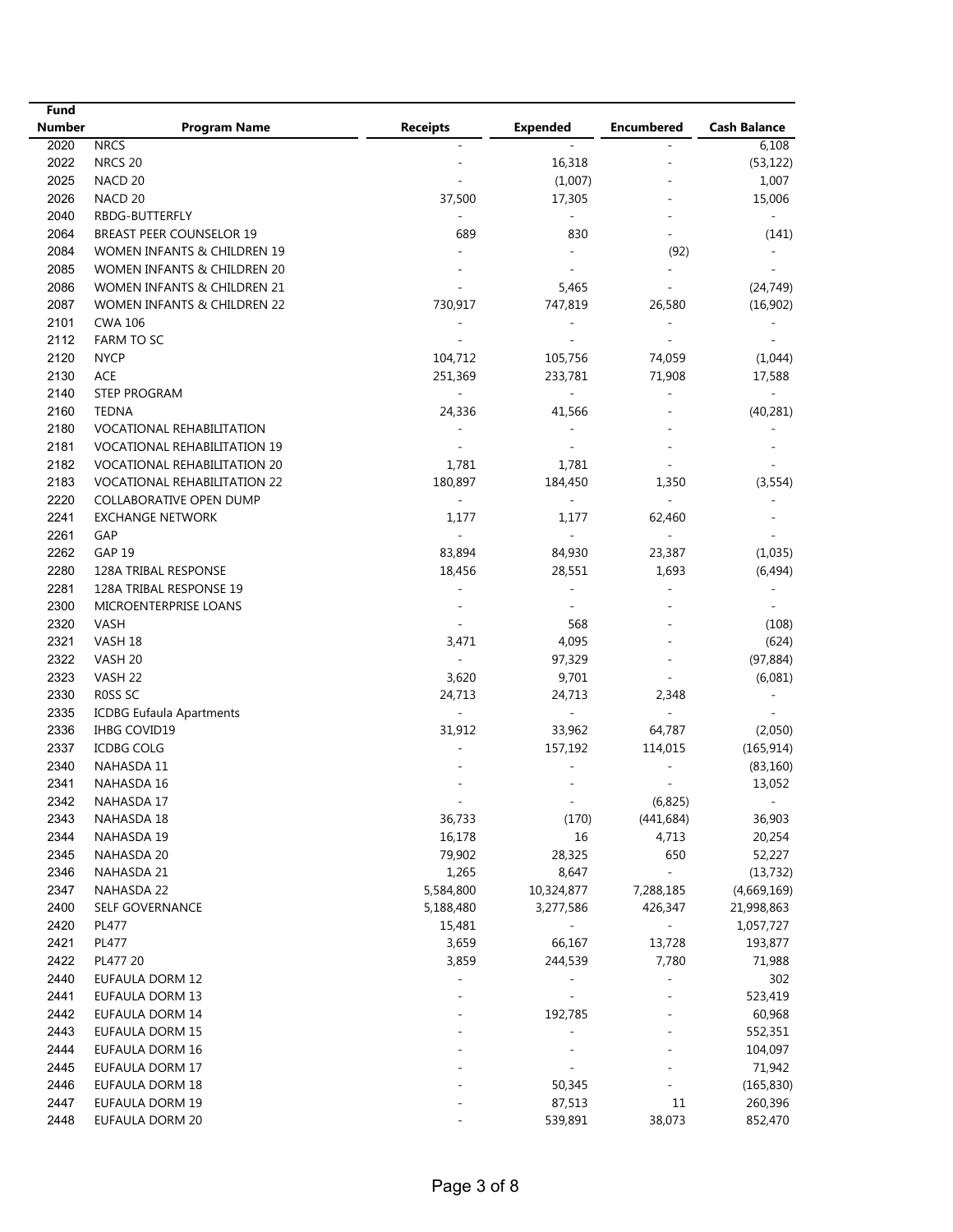| Fund          |                                            |                                     |                          |                             |                     |
|---------------|--------------------------------------------|-------------------------------------|--------------------------|-----------------------------|---------------------|
| <b>Number</b> | <b>Program Name</b>                        | <b>Receipts</b>                     | <b>Expended</b>          | <b>Encumbered</b>           | <b>Cash Balance</b> |
| 2449          | <b>EUFAULA DORM 21</b>                     | 820,540                             | 135,136                  | 58,871                      | 659,368             |
| 2482          | JOM EARLY CHILDHOOD 19                     |                                     | 3,996                    |                             | 2,300               |
| 2502          | <b>JOM 19</b>                              |                                     | 439,537                  |                             | (555, 122)          |
| 2543          | THPO NP 19                                 |                                     | $\overline{\phantom{a}}$ |                             | 2,674               |
| 2544          | THPO NP 20                                 | 11,360                              | 12,967                   |                             | (1,607)             |
| 2545          | THPO NP 21                                 | 4,989                               | 4,989                    |                             |                     |
| 2560          | FEDERAL ROADS 12                           |                                     | ÷,                       |                             | 8,303               |
| 2561          | FEDERAL ROADS 13                           |                                     |                          |                             |                     |
| 2562          | FEDERAL ROADS 14                           |                                     |                          |                             | 32,381              |
| 2563          | FEDERAL ROADS 15                           |                                     | 3,026                    |                             | 37,573              |
| 2564          | FEDERAL ROADS 16                           |                                     | 273,137                  | 104,373                     | 263,814             |
| 2565          | FEDERAL ROADS 17                           |                                     | 1,408,419                | 116,891                     | 305,142             |
| 2566          | FEDERAL ROADS 18                           |                                     | 1,017,597                | 1,199,307                   | 1,470,147           |
| 2567          | FEDERAL ROADS 19                           |                                     | 875,322                  | 1,211,011                   | 2,121,872           |
| 2568          | FEDERAL ROADS 20                           |                                     | 528,709                  | 2,181,461                   | 7,303,264           |
| 2569          | FEDERAL ROADS 21                           |                                     | 429,110                  | 1,839,556                   | 12,446,691          |
| 2640          | <b>GROUNDWATER STUDY</b>                   |                                     |                          |                             |                     |
|               |                                            |                                     | $\overline{\phantom{a}}$ | $\overline{\phantom{a}}$    |                     |
| 2660          | TED                                        | 35                                  | $\overline{\phantom{a}}$ | (3,000)                     | 2,365               |
| 2661          | <b>TED 19</b>                              | 808                                 | 21,505                   | $\equiv$                    | 39,677              |
| 2671          | $TEDC - 2$                                 | $\overline{\phantom{a}}$            | 27,433                   | 33,210                      | 5,777               |
| 3000          | <b>BRIDGES TO HOME</b>                     | $\sim$                              | $\omega$                 | $\sim$                      | (14, 816)           |
| 3023          | CHILDRENS JUSTICE ACT J22                  | 7,274                               | 120                      | 3,432                       | 5,532               |
| 3040          | <b>JUSTICE, ALCOHOL &amp; SUBSTANCE</b>    |                                     | $\overline{\phantom{a}}$ | $\sim$                      | 2,215               |
| 3041          | <b>JUSTICE, ALCOHOL &amp; SUBSTANCE</b>    |                                     | $\equiv$                 | (22, 400)                   |                     |
| 3042          | <b>JUSTICE, ALCOHOL &amp; SUBSTANCE 21</b> | 36,515                              | 36,515                   | 31,566                      |                     |
| 3060          | SEXUAL ASSAULT SERVICES                    | $\mathbf{r}$                        | ÷,                       | ÷.                          | (0)                 |
| 3061          | SEXUAL ASSAULT SERVICES                    | 46,511                              | 46,383                   | 294                         | (56)                |
| 3105          | OVC SET AS                                 | 214,417                             | 180,059                  | 8,388                       | (350)               |
| 3110          | TRIBAL VIC                                 | (52,002)                            | 21,019                   | 12,805                      |                     |
| 3122          | VIOLENCE AGAINST WOMEN 17                  | 96,900                              | 96,900                   | 5,652                       |                     |
| 3131          | LH BODY CAMERA 20                          |                                     | $\bar{a}$                | $\sim$                      | 24                  |
| 3132          | COPS-19                                    | ÷.                                  | 43,161                   | 5,908                       | (29, 113)           |
| 3133          | <b>COPS HIRING PROGRAM</b>                 | 82,441                              | 82,441                   | $\equiv$                    |                     |
| 3134          | SORNA 21                                   | 19,307                              | 19,307                   | 39,400                      | $\mathbf 0$         |
| 3135          | <b>OVC 21</b>                              |                                     | $\Box$                   | $\overline{\phantom{a}}$    |                     |
| 3136          | <b>OVW</b>                                 |                                     | 13,570                   | 4,500                       | (13,570)            |
| 3199          | TRANSIT CARES ACT                          |                                     | $\overline{\phantom{a}}$ | $\overline{\phantom{a}}$    | (22, 918)           |
| 3202          | <b>HOMELESS VETERANS HVRP 18</b>           |                                     |                          |                             |                     |
| 3203          | HOMELESS VETERANS HVRP 19                  |                                     |                          |                             | 4,367               |
| 3204          |                                            | $\overline{\phantom{a}}$<br>116,434 |                          | 54                          |                     |
|               | <b>HOMELESS VETERANS HVRP 20</b>           |                                     | 116,434                  |                             |                     |
| 3301          | DOT TRANSIT PROGRAM 15                     |                                     |                          |                             | 485                 |
| 3302          | DOT TRANSIT PROGRAM 16                     |                                     |                          |                             | 1                   |
| 3305          | DOT TRANS PROGRAM 17                       | 639                                 | 11,037                   |                             | (10, 397)           |
| 3306          | DOT TRANS PROGRAM 18                       | $\mathcal{L}_{\mathcal{A}}$         | 34,279                   |                             | 35,438              |
| 3307          | DOT TRANS PROGRAM 19                       | 289,877                             | 329,044                  | 502                         | (39, 166)           |
| 3308          | DOT TRANS PROGRAM 20                       | 3,910                               | 3,910                    | 2,905                       | 0                   |
| 3309          | DOT TRANS PROGRAM 21                       | 1,304                               | 1,623                    | 921                         | $\mathbf 0$         |
| 3310          | SOLAR BUS SHELTERS                         |                                     | $\overline{\phantom{a}}$ | $\mathcal{L}_{\mathcal{A}}$ | 36                  |
| 3311          | DOT-CASDW PROJECT                          | 52,956                              | 52,956                   | 81,641                      |                     |
| 3400          | NACA PROGRAM                               |                                     |                          | $\sim$                      | 0                   |
| 3401          | CORONAVIRUS RELIEF FUND                    | 62                                  | 2,969,974                | 77,149                      | 3,804,322           |
| 3402          | CORONAVIRUS RELIEF FUND                    | $\mathcal{L}^{\pm}$                 | 4,215,723                | $\sim$                      | 283,255             |
| 3403          | EMERGENCY RENTAL ASSISTANCE FUND           | 171,291                             | 3,264,198                | 96,702                      | 13,719,039          |
| 3404          | AMERICAN RESCUE PLAN ACT FUND              | 36,813                              | 277,048,935              | 602,833                     | 186,073,346         |
| 3405          | HOMEOWNERS ASSISTANCE FUND                 |                                     |                          |                             | 1,234,615           |
| 3406          | ARPA - Impact Relief Assistance            |                                     |                          |                             |                     |
|               |                                            |                                     |                          |                             |                     |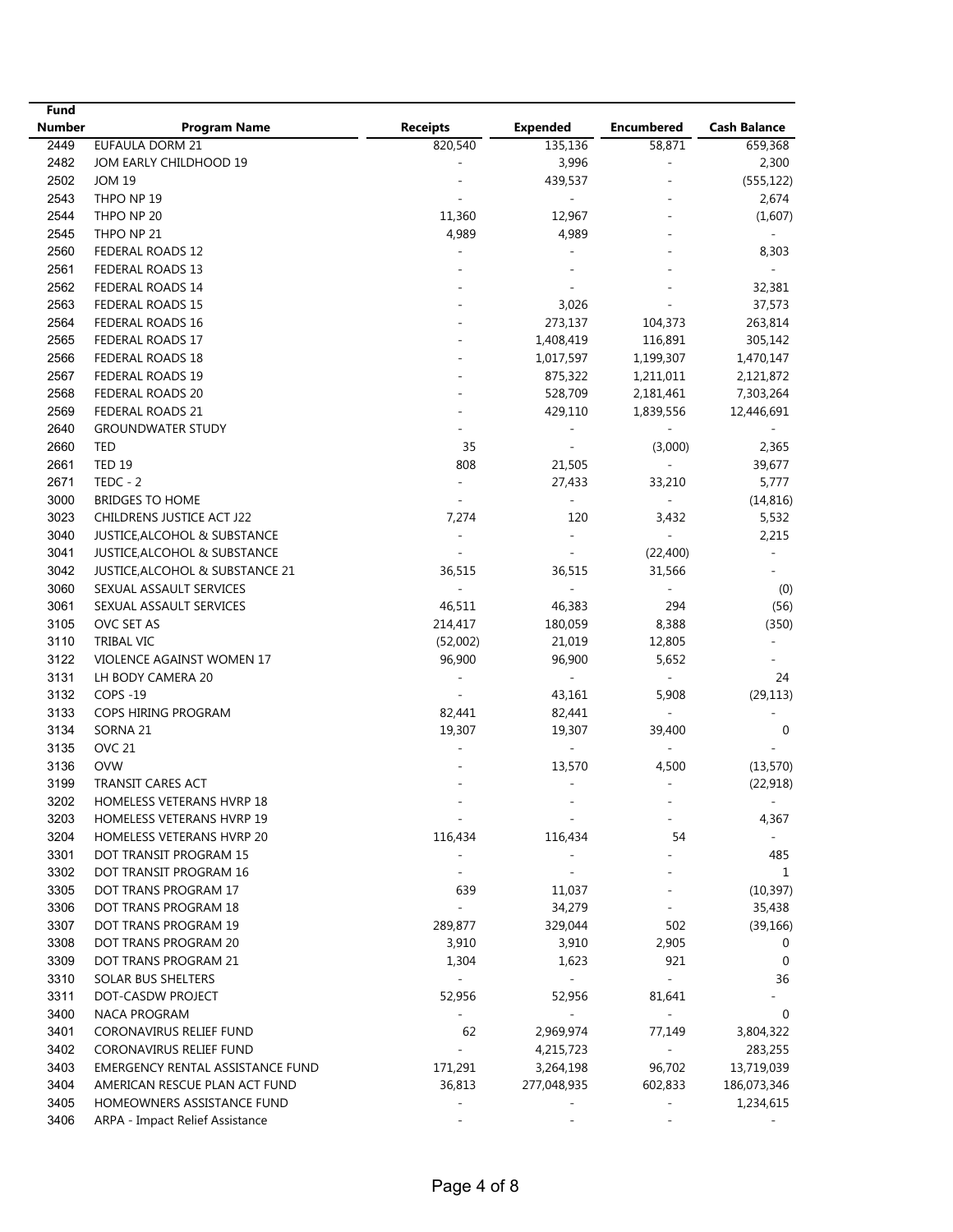| Fund          |                                  |                          |                          |                          |                          |
|---------------|----------------------------------|--------------------------|--------------------------|--------------------------|--------------------------|
| <b>Number</b> | <b>Program Name</b>              | <b>Receipts</b>          | <b>Expended</b>          | <b>Encumbered</b>        | <b>Cash Balance</b>      |
| 3407          | CDFI - Rapid Response Program    |                          |                          |                          | 324,000                  |
| 3410          | NACA PROGRAM 20                  |                          | $\sim$                   |                          | 32,277                   |
| 3421          | NALS <sub>19</sub>               |                          |                          |                          | (45, 713)                |
| 3432          | <b>TCE 21-T</b>                  |                          |                          |                          | (1, 576)                 |
| 3510          | <b>NANH</b>                      |                          | 209                      | 479                      | (69, 110)                |
| 3601          | HOSPITAL PREPAREDNESS PROGRAM    |                          | L,                       |                          | (2, 262)                 |
| 3602          | HOSPITAL PREPAREDNESS PROGRAM 20 |                          |                          |                          | (18, 325)                |
| 3639          |                                  |                          |                          |                          | 263                      |
|               | OSU RURAL HEALTH COVID19         |                          |                          |                          |                          |
| 3602          | HOSPITAL PREPAREDNESS PROGRAM 20 |                          |                          |                          | (18, 325)                |
| 3642          | <b>SHIP PROGRAM 19</b>           |                          |                          |                          | 10,086                   |
| 3643          | SHIP PROGRAM 21                  | 10,911                   |                          |                          | 7,401                    |
| 4003          | AOA-ENP 20                       | 150,238                  | 150,238                  | 4,653                    |                          |
| 4023          | AOA-NSIP 20                      | 68,698                   | 85,720                   | 1,287                    | (17, 022)                |
| 4031          | AOA-NAC5                         | 631                      | 631                      | 942                      |                          |
| 4040          | <b>CCDBG DISCRETIONARY 15</b>    |                          | ÷,                       | $\overline{\phantom{a}}$ | $\overline{2}$           |
| 4042          | <b>CCDBG DISCRETIONARY 17</b>    |                          |                          |                          |                          |
| 4043          | <b>CCDBG DISCRETIONARY 18</b>    |                          |                          | 39,117                   |                          |
| 4044          | <b>CCDBG DISCRETIONARY 19</b>    | 126,565                  | 14,592                   | (1,060)                  | 108,221                  |
| 4045          | <b>CCDBG DISCRETIONARY 20</b>    | 2,706,940                | 2,722,812                | 138,597                  | (15, 720)                |
| 4046          | <b>CCDBG DISCRETIONARY 21</b>    | 109,431                  | 109,712                  | 65,241                   | (281)                    |
| 4078          | CORONA RESPONSE RELIED SUP ACT   | 25,017                   | 26,716                   | $\overline{\phantom{a}}$ | 20,146                   |
| 4079          | CHILD CARE CARES FUND            | 544,297                  | 965,807                  | 24,080                   |                          |
|               |                                  |                          |                          |                          | (342, 250)               |
| 4083          | <b>CCDBG MANDATORY</b>           | $\overline{\phantom{a}}$ | $\frac{1}{2}$            | (1,966)                  | $\overline{\phantom{a}}$ |
| 4084          | <b>CCDBG MANDATORY 19</b>        | 91,481                   | 234,739                  | $\bar{a}$                | (143, 258)               |
| 4085          | <b>CCDBG MANDATORY 20</b>        | 921,341                  | 992,243                  |                          | (48, 870)                |
| 4086          | <b>CCDBG MANDATORY 21</b>        | 517                      | 517                      | 2,609                    |                          |
| 4087          | <b>CCDBG MANDATORY 22</b>        | $\overline{\phantom{a}}$ | $\overline{a}$           | ÷.                       |                          |
| 4110          | <b>NATLAN</b>                    | 8,577                    | 8,577                    | 2,255                    |                          |
| 4122          | <b>CHILD SUPPORT 19</b>          |                          | $\overline{\phantom{a}}$ | (7, 586)                 |                          |
| 4124          | CHILD SUPPORT 21                 | 236,347                  | 347,657                  | 31                       | (111, 308)               |
| 4125          | <b>CHILD SUPPORT 22</b>          | 459,169                  | 475,904                  | 219,607                  | (16, 734)                |
| 4139          | CFSA CARES ACT COVID19           |                          | 170                      |                          | (3, 532)                 |
| 4142          | <b>FAMILY PRESERVATION 18</b>    |                          | $\frac{1}{2}$            | (370)                    |                          |
| 4143          | <b>FAMILY PRESERVATION 19</b>    |                          |                          | ÷                        |                          |
| 4144          | <b>FAMILY PRESERVATION 20</b>    | 10,529                   | 100,706                  |                          | (90, 317)                |
| 4145          | <b>FAMILY PRESERVATION 21</b>    | 60,281                   | 62,603                   | 23,450                   | (2, 322)                 |
| 4162          | <b>FAMILY VIOLENCE 18</b>        |                          | L,                       | (1,649)                  |                          |
|               |                                  |                          |                          |                          |                          |
| 4164          | <b>FAMILY VIOLENCE 20</b>        | 68,232                   | 102,136                  |                          | (35, 234)                |
| 4165          | <b>FAMILY VIOLENCE 21</b>        | 300,110                  | 308,313                  | 114,500                  | (7, 331)                 |
| 4178          | FAMILY VIOLENCE ARPA             | 550                      | 550                      | 2,318                    |                          |
| 4179          | FAMILY VIOLENCE CARES ACT        |                          | $\overline{\phantom{a}}$ | 50,106                   |                          |
| 4183          | <b>HEAD START 19</b>             |                          |                          | (6,790)                  |                          |
| 4184          | <b>HEAD START 20</b>             |                          |                          | $\overline{\phantom{a}}$ |                          |
| 4185          | <b>HEAD START 21</b>             | 715,831                  | 749,944                  |                          | (38, 983)                |
| 4186          | HEAD START CRSSA/ARP             | 109,893                  | 104,060                  |                          | 10,704                   |
| 4187          | <b>HEAD START 22</b>             | 740,603                  | 741,968                  | 29,876                   | (1, 365)                 |
| 4218          | LIHWAP 21                        | 6,111                    | 6,111                    | 392                      | $\sim$                   |
| 4219          | LIHEAP CARES ACT                 | $\overline{\phantom{a}}$ | $\overline{\phantom{a}}$ | $\overline{\phantom{a}}$ |                          |
| 4224          | LIHEAP 20                        |                          | $\overline{\phantom{a}}$ | $\sim$                   | (53)                     |
| 4225          | LIHEAP 21                        | 14,736                   | 14,736                   | 1,591                    | $\sim$ 10 $\pm$          |
| 4226          | LIHEAP 21                        | 126,388                  | 156,532                  | 663                      | (30, 144)                |
| 4300          | NATIVE AMERICAN CAREGIVER        | $\sim$                   | $\sim 10$                | (1, 517)                 | $\sim$ 10 $\pm$          |
|               |                                  |                          |                          |                          |                          |
| 4303          | NATIVE AMERICAN CAREGIVER 20     | 18,495                   | 18,615                   | 435                      | (120)                    |
| 4320          | <b>TANF PEAF</b>                 | 115,654                  | 117,054                  |                          | (1,050)                  |
| 4321          | TANF <sub>10</sub>               |                          |                          |                          |                          |
| 4322          | TANF <sub>11</sub>               |                          |                          |                          | 12                       |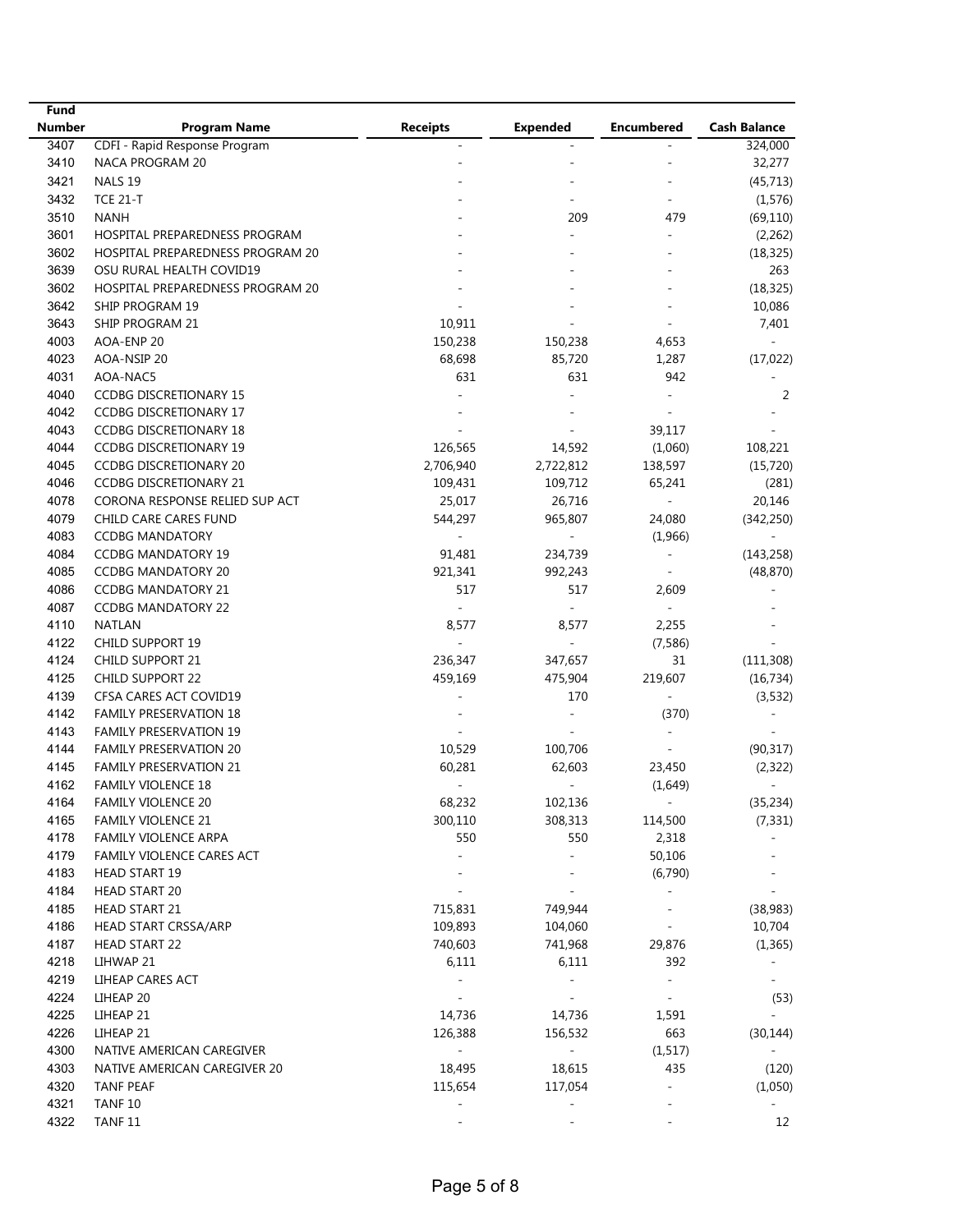| Fund          |                                             |                             |                          |                          |                     |
|---------------|---------------------------------------------|-----------------------------|--------------------------|--------------------------|---------------------|
| <b>Number</b> | <b>Program Name</b>                         | <b>Receipts</b>             | <b>Expended</b>          | Encumbered               | <b>Cash Balance</b> |
| 4325          | TANF <sub>14</sub>                          |                             |                          |                          |                     |
| 4326          | TANF <sub>15</sub>                          | 17,292                      | 17,292                   |                          | (0)                 |
| 4327          | TANF <sub>16</sub>                          | 2,167                       | 3,756                    | 1,738                    | (1, 589)            |
| 4328          | TANF <sub>17</sub>                          | 31,356                      | 32,064                   | $\sim$                   | $\sim$              |
| 4329          | TANF <sub>18</sub>                          | 969,876                     | 989,333                  | 25,417                   | (31,083)            |
| 4361          | TITLE IV B                                  |                             |                          | (11,037)                 |                     |
| 4362          | TITLE IV B                                  |                             | $\overline{\phantom{a}}$ | (30, 595)                |                     |
| 4363          | TITLE IV B FY19                             |                             | 2,627                    | $\overline{\phantom{a}}$ | (2,627)             |
| 4364          | TITLE IV B FY20                             | 42,030                      | 93,458                   | $\overline{\phantom{a}}$ | (51, 428)           |
| 4365          | TITLE IV B FY21                             | 14,019                      | 14,019                   | 5,647                    |                     |
| 4380          |                                             |                             |                          |                          |                     |
|               | TITLE IV E                                  |                             |                          |                          |                     |
| 4390          | FFTA TRIBAL                                 | 6,036                       | 6,036                    |                          |                     |
| 4391          | FFTA 21                                     | 16,981                      | 17,047                   | 13,582                   |                     |
| 4519          | TBH COVID19                                 | 17,423                      | 17,423                   | 4,196                    |                     |
| 4520          | <b>ENSURING HOPE</b>                        | $\sim$                      | $\overline{\phantom{a}}$ | $\overline{\phantom{a}}$ |                     |
| 4521          | <b>NTV CONN</b>                             | 88,073                      | 88,799                   | 45,485                   | (245)               |
| 4530          | HEALTH MANAGEMENT DEV PROGRAM 20            | $\mathcal{L}_{\mathcal{A}}$ | $\overline{\phantom{a}}$ |                          |                     |
| 4560          | MSPI METHAMPHETAMINE                        | 4,046                       | 4.046                    |                          |                     |
| 4570          | SG COOP AGREEMENT H19                       | $\mathbf{r}$                | $\omega$                 |                          |                     |
| 4580          | MSPI SUICIDE PREVENTION PROJECT             | 23,199                      | 23,370                   | (2,717)                  | (172)               |
| 4600          | PHN CASE MANAGEMENT                         | 57,022                      | 57,887                   | 1,663                    | (1,088)             |
| 4640          | PROJECT PROTECTING THE FUTURE - SUICUIDE PI |                             | $\frac{1}{2}$            | (630)                    | $\sim$              |
| 4645          | Y SUICIDE                                   | 225,166                     | 229,281                  | 22,612                   | (548)               |
| 4684          | <b>MCN TOR</b>                              | 25,931                      | 30,284                   | $\overline{\phantom{a}}$ | $\sim$              |
| 4685          | SAMSHA-CMHI 019                             | $\sim$                      | $\overline{\phantom{a}}$ | $\overline{\phantom{a}}$ | 4,516               |
| 4686          | NCTSI-19                                    | 214,971                     | 218,243                  | 6,515                    | (722)               |
|               |                                             |                             |                          | $\overline{\phantom{a}}$ |                     |
| 4687          | TCE-HIV-19                                  | 260,888                     | 278,524                  |                          | (16,065)            |
| 4688          | MAT                                         | $\overline{\phantom{a}}$    | $\overline{\phantom{a}}$ |                          |                     |
| 4689          | <b>MAT 22</b>                               | 42,786                      | 44,654                   | 363                      | (69)                |
| 4690          | COVID PREPARE AND RESPONSE 20               | 13,425                      | 13,425                   |                          |                     |
| 4700          | <b>SBIRT</b>                                | 370,418                     | 387,589                  | 8,913                    | (16, 662)           |
| 4722          | SDPI                                        | 1,034,726                   | 1,047,445                | 208,050                  | (9, 965)            |
| 4724          | <b>TELLIGEN GRANT 20</b>                    |                             |                          |                          | 2                   |
| 4725          | STROKE PREVENTION DIABETES                  | 29,883                      | 38,936                   | 73                       | 718                 |
| 4726          | CHOCTAW NATION DIABETES GRANT               | (148, 610)                  | $\overline{\phantom{a}}$ | 8,693                    | $\mathbf{1}$        |
| 4740          | BH <sub>2I</sub>                            | 42,513                      | 43,632                   | 4,799                    | (123)               |
| 4787          | STPRVPLN19                                  | 36,776                      | 37,055                   | ÷,                       | (279)               |
| 4804          | VOCA 19                                     | 4,984                       |                          |                          | 4,984               |
| 4805          | VOCA 20                                     | 12,827                      | $\sim$                   | 1,000                    | 16,331              |
| 4806          | VOCA 21                                     |                             | 37,304                   | 1,300                    | (37, 174)           |
| 4825          | <b>CENSUS 2020</b>                          |                             |                          |                          |                     |
| 4826          | HRSA                                        | 227,135                     |                          |                          | 227,135             |
| 4830          | NAAF20                                      |                             | 6,848                    |                          | (11,640)            |
| 4831          | NAAF21                                      |                             | $\bar{a}$                |                          | 255,560             |
| 4832          | OWEESTA 21                                  |                             |                          |                          | 7,500               |
|               |                                             |                             |                          |                          |                     |
| 4865          | NIKE N7                                     |                             |                          | (454)                    | 307                 |
| 4869          | RURAL HEALTH INNOVATION                     |                             |                          | ÷,                       | $\sim$              |
| 4910          | AICF HIGHER PATHWAYS 21                     |                             | 80                       |                          | (3,080)             |
| 4920          | M-POWER                                     |                             | $\sim$                   |                          | (57, 310)           |
| 4930          | ANDREW MELLON FOUNDATION                    |                             | 26,300                   | 1,426                    | 53,913              |
| 4939          | SPHB COVID19                                |                             |                          | $\overline{\phantom{a}}$ | $\sim$              |
| 4941          | <b>VOLKSWAGON SETTLEMENT</b>                |                             | 759,978                  |                          | 410,622             |
| 4942          | CASEY FAMILY FOUNDATION COVID19             |                             |                          |                          | 134,131             |
| 4943          | NCAI 21                                     |                             |                          |                          | (4,500)             |
| 4952          | VOCA 18-H                                   |                             |                          |                          | (0)                 |
| 4953          | VOCA 19-H                                   |                             |                          |                          |                     |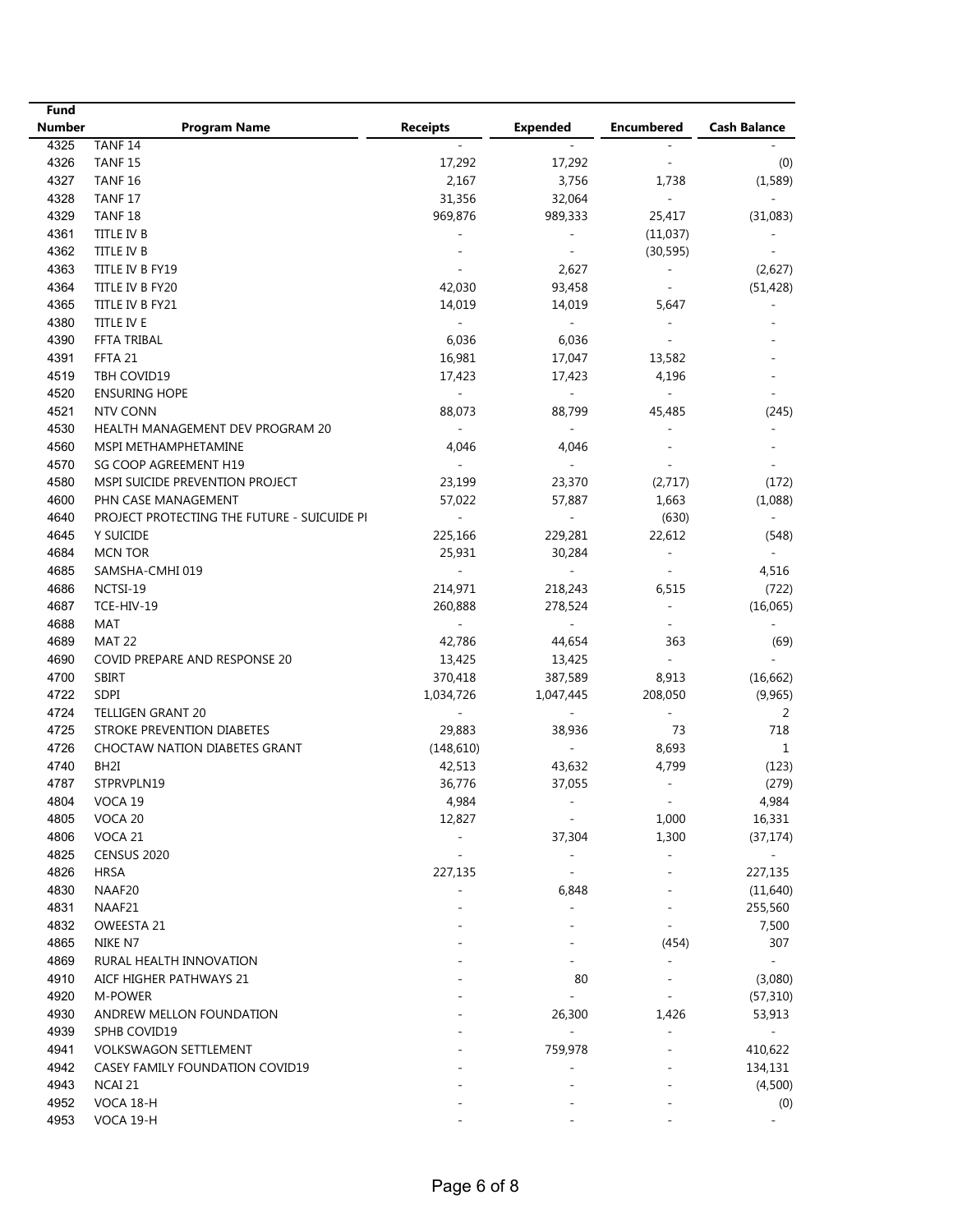| Fund   |                                   |                          |                          |                          |              |
|--------|-----------------------------------|--------------------------|--------------------------|--------------------------|--------------|
| Number | <b>Program Name</b>               | <b>Receipts</b>          | <b>Expended</b>          | <b>Encumbered</b>        | Cash Balance |
| 4954   | VOCA 20-H                         |                          | 1,549                    |                          | (49, 474)    |
| 4955   | VOCA 21-H                         | 26,559                   | 38,936                   |                          | (12, 376)    |
| 4961   | <b>SUSAN G KOMEN 19</b>           |                          | ÷,                       |                          | $\sim$       |
| 4970   | M-POWER 18                        |                          | $\overline{\phantom{a}}$ |                          | (13,084)     |
| 4971   | M-POWER 19                        |                          | 1,960                    |                          | (143,063)    |
| 4980   | OK STATE DEPT OF HEALTH EPRS      |                          | ÷,                       |                          | 262          |
| 4981   | CRISIS EMERGENCY RESPONSE CV19    |                          |                          |                          | (272,990)    |
| 4982   | OK STATE DEPT OF HEALTH LTCH      |                          |                          |                          | 33           |
| 4983   | AARP                              |                          | 680                      |                          | (5,000)      |
| 4990   | THSGP 20                          |                          | $\mathbf{r}$             |                          |              |
| 4991   | <b>THSGP</b>                      |                          | 90,024                   | 86,313                   | (338, 530)   |
|        | <b>Program Income</b>             |                          |                          |                          |              |
| 5000   | 37 ACT RESERVE-MHH                |                          |                          |                          | (2,827)      |
| 5020   | <b>CHARTER SERVICES</b>           | 56,985                   |                          |                          | 789,041      |
| 5040   | CHILD CARE USDA REIMBURSE         | 8,510                    | 28,528                   | 50,572                   | 79,969       |
| 5060   | <b>DEA</b>                        | $\overline{\phantom{a}}$ | ÷,                       | ÷                        | 1            |
| 5080   | EUF DORM USDA REIMBURSEMENT       |                          |                          |                          | 244          |
| 5100   | EUFAULA DORM ACTIVITY FUND        | 33,206                   | 10,076                   | 1,438                    | 200,855      |
| 5120   | <b>FAMILY VIOLENCE</b>            | $\overline{\phantom{a}}$ | $\overline{\phantom{a}}$ | $\overline{\phantom{a}}$ | 438          |
| 5141   | FEMA 20                           | 6,286,304                | 6,286,304                |                          |              |
| 5142   | FEMA MITIGATION                   | 199,999                  | 23,949                   | 104,298                  | (44, 757)    |
| 5160   | FOOD DISTRIBUTION                 | 2,090                    | $\sim$                   | $\sim$                   | 25,045       |
| 5180   | <b>HA EMERGENCY REHAB</b>         | 106,422                  | 22,867                   | 13,075                   | 525,581      |
| 5200   | HEAD START USDA REIMBURSEMENT     | 96,080                   | 126,060                  | 111,909                  | 203,508      |
| 5220   | <b>HOUSING PROGRAM INCOME</b>     | 1,666,670                | 3,510,515                | 4,418,035                | 13,509,796   |
| 5240   | <b>INDIAN ROADS (IRR)</b>         | 433,182                  | 329,507                  | 52,610                   | 1,833,780    |
| 5260   | <b>JOHNSON O'MALLEY</b>           | 873                      | 1,307                    | 7,693                    | 55,085       |
| 5280   | JOM EARLY CHILDHOOD               | 131                      | $\overline{\phantom{a}}$ | $\sim$                   | 5,332        |
| 5300   | MCN CHILD DEVELOP. CENTER         | 882,530                  | 61,907                   | 52,208                   | 4,313,462    |
| 5340   | PROCEEDS OF SALE                  | 35,533                   | 75,552                   | $\overline{\phantom{a}}$ | 1,970,679    |
| 5360   | <b>REALTY</b>                     | 1,252                    | ÷,                       |                          | 49,821       |
| 5380   | SELF GOVERNANCE                   | 307,224                  |                          |                          | 1,704,723    |
| 5400   | <b>TRANSIT</b>                    | 14,157                   | 5,884                    | 18,511                   | 307,145      |
| 5420   | TRANSP. IMPROVE. (TIP)            | 978                      | J.                       |                          | 66,843       |
| 5440   | WIC PROGRAM INCOME                | 2,553                    |                          |                          | 174,429      |
| 5900   | BEHAVIORAL HEALTH                 | $\overline{\phantom{m}}$ |                          |                          | 14,534       |
| 7000   | <b>INVESTMENT TRUST</b>           |                          |                          |                          | 13,819,070   |
|        | <b>Capital Project Funds</b>      |                          |                          |                          |              |
| 7120   | <b>CNG</b>                        | 12,377                   |                          |                          | 845,622      |
| 7122   | HOLDENVILLE COMMUNITY CENTER      |                          |                          |                          | (0)          |
| 7124   | <b>TRANSITIONAL LIVING CENTER</b> |                          |                          |                          | 823          |
| 7125   | VETERAN & TRIBAL CEMETERY         |                          |                          |                          | 3,996        |
| 7127   | OKMULGEE INDIAN COMMUNITY         | 9,513                    | 524,444                  | 18,000                   | 80,275       |
| 7128   | <b>ELDERLY HOUSING</b>            | 67,163                   | $\overline{\phantom{a}}$ | 4,500,000                | 4,588,807    |
| 7129   | College HA                        | $\overline{\phantom{a}}$ |                          |                          |              |
|        | <b>Enterprise Funds</b>           |                          |                          |                          |              |
| 8000   | 37 ACT                            | 1,250,661                | 1,438,826                |                          | (103, 460)   |
| 8005   | AG & NATURAL RESOURCES            | 196,564                  | 130,401                  | 76,492                   | 366,135      |
| 8010   | <b>BIA BLDG RESERVE</b>           | 1,412                    | $\overline{\phantom{a}}$ | $\sim$                   | 96,443       |
| 8015   | <b>CDFI</b>                       | 298,548                  | 214,670                  | 107,596                  | 303,559      |
| 8020   | DUCK CREEK BUS ENTERPRISE         | $\sim$                   | $\overline{\phantom{a}}$ | $\sim$                   | (297, 074)   |
| 8025   | ECONOMIC DEVELOP/LAND             | 1,620                    | $\overline{\phantom{a}}$ | $\sim$                   | 110,687      |
| 8030   | FOUNTAINHEAD CREEK GOLF           | 94                       | 379,727                  | 92,646                   | (343, 262)   |
| 8040   | IHS BUILDING RESERVE              | 549                      | $\overline{\phantom{a}}$ | $\overline{\phantom{a}}$ | 37,524       |
| 8045   | IHS OFFICE BUILDING               | 22,228                   | 1,781                    |                          | 631,580      |